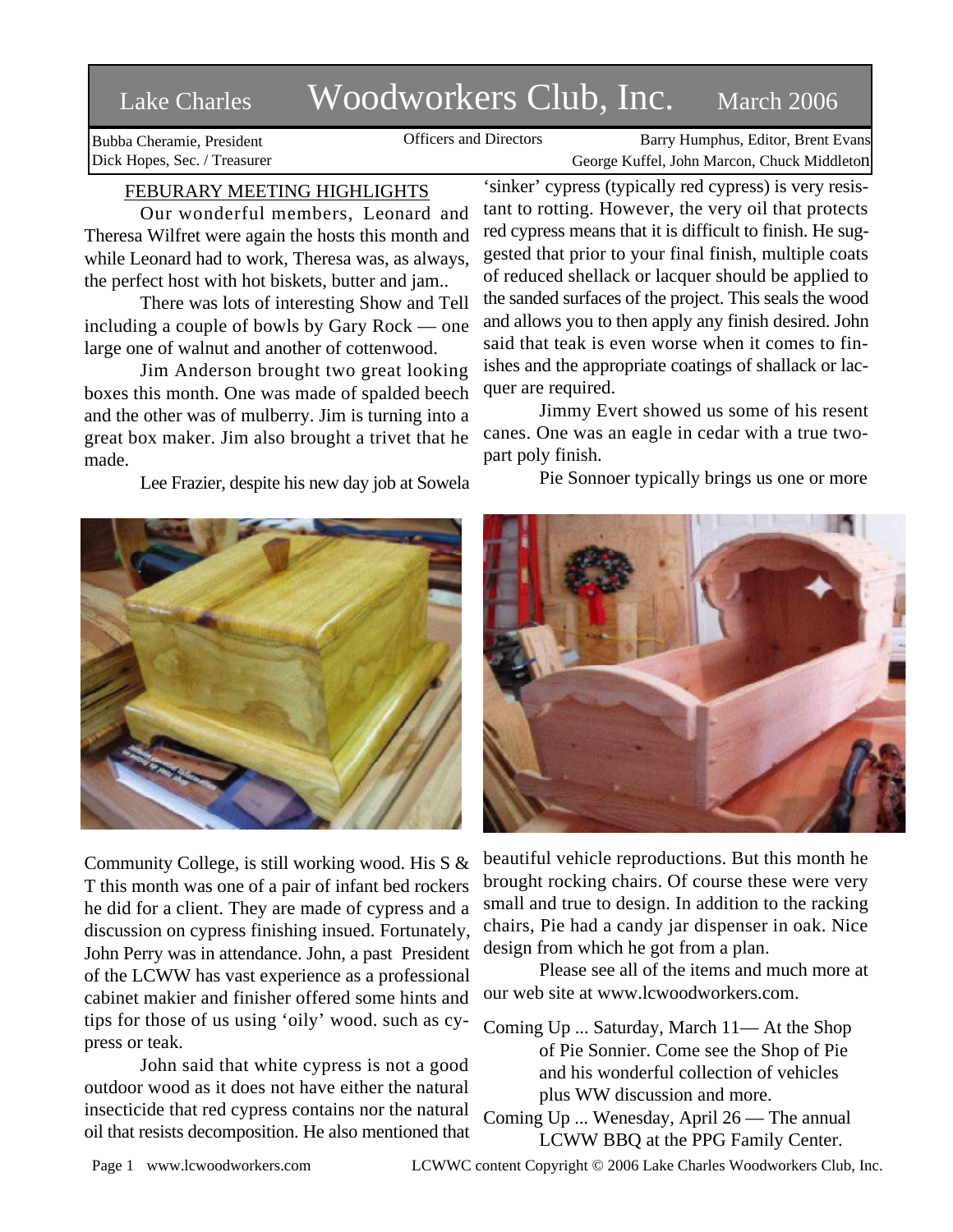#### CRAWLING AROUND IN MY ATTIC

I don't like crawling around in my attic. There is the need to be careful so you don't step through the ceiling below (did that once, but the patch doesn't show). There's the poor lighting, heat in the Summer, cold in the Winter, the itchy feeling you get from just being around all that fiberglass. It's never a task I want to do unless it's an emergency.

So when Linda said she needed to access the Internet in the living room while writing one of her books, I resigned myself to pulling a category 5 network cable from our home office up inside a wall and along a hundred and fifty or so feet of attic and then down inside another wall. Of course this would entail buying enough cable, cutting holes in the walls, fishing the cable, buying and mounting the plates, carefully wiring the two ends, cleaning up the mess and finally, praying that it all worked when I finished. Hiring a qualified electrician was one possibility. Finding one in our area is another matter and then paying \$120 per drop plus \$70-90 per hour.

As I'm the household technologist, I thought there's got to be a better way. I should be able to do this without crawling along rafters with a flashlight in one hand and the end of some Cat 5 cable between my teeth under less than ideal conditions.

It is the challenge that comes with every leap forward in home technology: how to retrofit the house for the modern equivalent of gaslights. Just where do you put the additional electrical service, the second telephone circuit for a home fax machine, cable television in the bedroom and that surround-sound home theater you keep eyeing?

Fortunately, computers are easy – well, sort of. With modern Wi-Fi (wireless) technology, you can broadcast a highspeed network throughout your home including Internet access, printer sharing and more without an unsightly wire. But as I learned, getting Wi-Fi to work at its best is more complex than unpacking the hardware and plugging it in.

What you have to deal with are the quirks of your house – the room layout, the wall and floor construction, where that large mirror is hanging or the location of that 50 gallon fish tank. All of these and more can get in the way of a clean network signal and make your wireless Internet connection as slow as, well, that old modem you used to use.

The first thing to consider is where to locate your transceiver router. This device, usually just called a wireless router, is the heart of any wireless network. When plugged into your cable or DSL modem (it is a transceiver that also contains a modem), the router transmits and receives network signals to and from any device equipped with the appropriate Wi-Fi hardware, including computers, printers, PDAs and even video games consoles.

Because the modem can be attached to any cable or phone jack in the house, there are lots of options for placement. Think of the router like the base station of a cordless phone. When you are on the phone and wander too far, you might loose the connection or get static. When out of range of the router, network (and thus Internet) connections slow to a crawl or even are lost.

Wi-Fi routers generally work for 100 to 200 feet in all directions so you need to think of them as broadcasting in three dimensions and also where you or your family will likely be logging on. If it is going to be on the patio or by the pool, it may be best to locate the router outside under protected cover. Similarly, if you have a two story home, locating the router on the second floor may be your best bet. In other words, instead of locating it in the center of the home, locate it in the center of where people will connect.

The big challenge is making sure the router's radio waves are not blocked by something through which they will not pass. Everything blocks Wi-Fi to some degree. Wood, common drywall, plaster and glass matter very little. Brick, stone, cinder blocks and water (where is that big fish tank?) are very problematic. The worse materials are ceramic, concrete and mirrors (which reflect radio waves just as easily as light waves).

The type and brand of Wi-Fi equipment you get is not particularly critical as all have about the same features. They range in price from \$50-90 for a basic unit. Expect to pay more (\$140-160) for long range units, especially if you have a larger home. There are also re-transmitters available that will extend the signal. Just get one that is compatible with your current system. There are two common standards: 802.11b and 802.11g. The "g" routers also work with the "b" equipment, but the older "b" routers won't work with devices equipped with the newer "g" standard receivers. Most newer laptops have a receiver built in but older units will need an adapter at \$40-60.

The best path through the house may take some trial and error (kind of like my woodworking). Radio waves bounce around somewhat, so moving the router just a few feet may a difference. Just remember that if a brick fireplace falls between your surfing location and the router, you will likely have reduced performance. Again, think in three dimensions and moving the router to a second floor over where you'll connect may work.

Other possible items that can interfere are large appliances, some 2.4 GHz cordless telephones (routers operate at 2.395 GHz), and microwave ovens (when in use). If the phone is at fault, consider upgrading to a 5.8 GHz model.

Another consideration is network security. Always turn on the security features built into your router. Otherwise, your neighbors could potentially access your hard drive or share your Internet connection without your knowledge.

After getting the correct router hardware, I could not get a good reliable signal from where I had the modem in the home office and the living room. The signal had to pass through plate glass, across a central courtyard (through some large philodendron plants), through more plate glass and finally, a brick wall. The design of the home includes brick outside as well as inside – it is a brick house, not just brick veneer. So I thought I was left with either pulling cable all the way or pulling it most of the way and locating the router in the attic (where the high heat of summer would substantially shorten its life).

I finally realized that I already had a network in my home, one that was built into the house when it was constructed.

Continues on Page 3 . . .